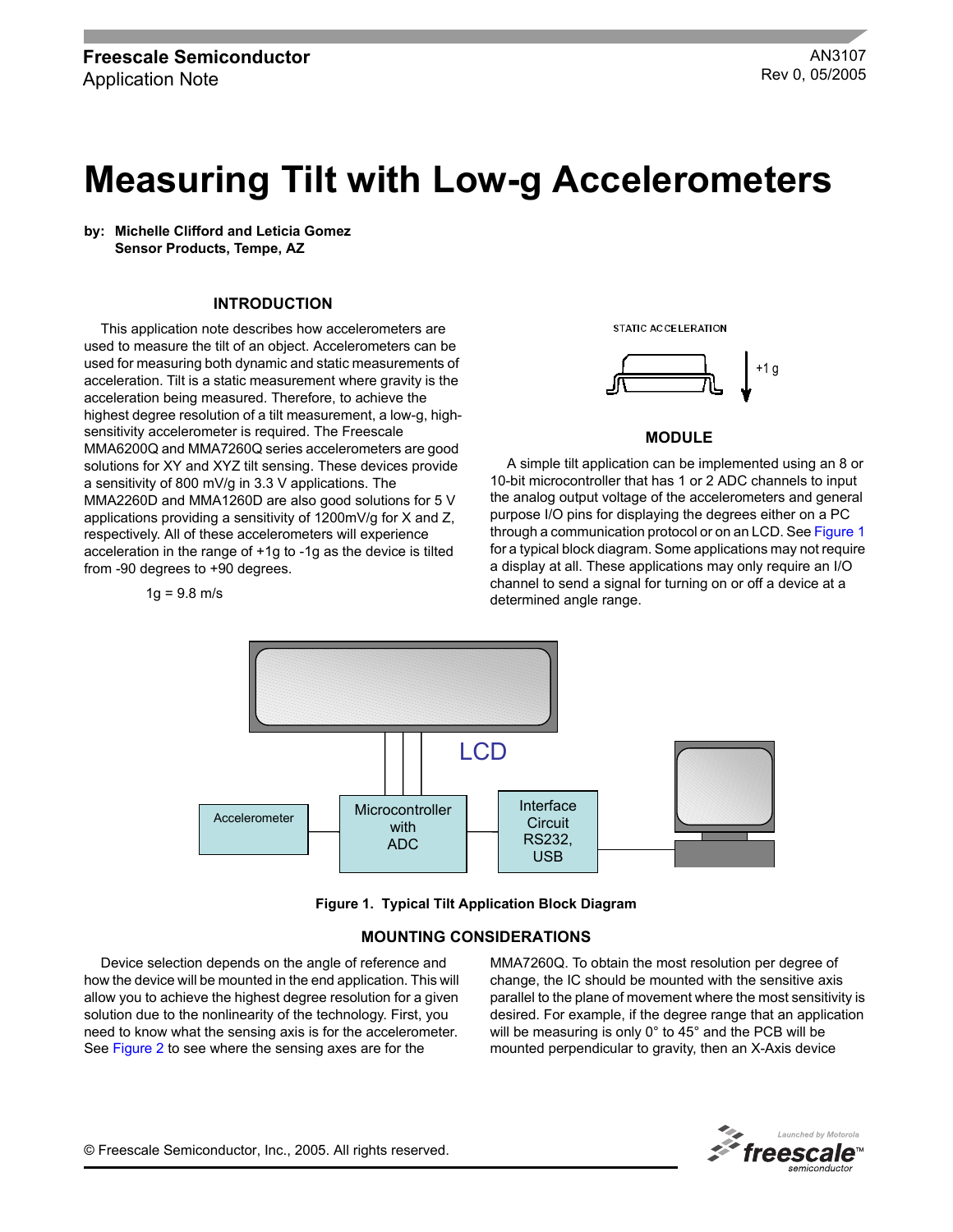would be the best solution. If the degree range was 0° to 45° and the PCB will be mounted perpendicular to gravity, then a Z-Axis device would be the best solution. This is understood more when thinking about the output response signal of the device and the nonlinearity.



<span id="page-1-0"></span>**MMA7260Q Accelerometer With X, Y, and Z-Axis for Sensing Acceleration**

**Tilted X-Axis Accelerometer**

**Tilted Z-Axis Accelerometer**

## **NONLINEARITY**

As seen in [Figure](#page-1-1) 5, the typical output of capacitive, micromachined accelerometers is more like a sine function. The figure shows the analog output voltage from the accelerometer for degrees of tilt from -90° to +90°. The change in degrees of tilt directly corresponds to a change in the acceleration due to a changing component of gravity acted on the accelerometer. The slope of the curve is actually the sensitivity of the device.

As the device is tilted from 0°, the sensitivity decreases. You see this in the graph as the slope of output voltage decreases for an increasing tilt towards 90°. Because of this nonlinearity, the degree resolution of the application must be determined at 0° and 90° to ensure the lowest resolution is still within the required application resolution. This will be explained more in the following section.



<span id="page-1-1"></span>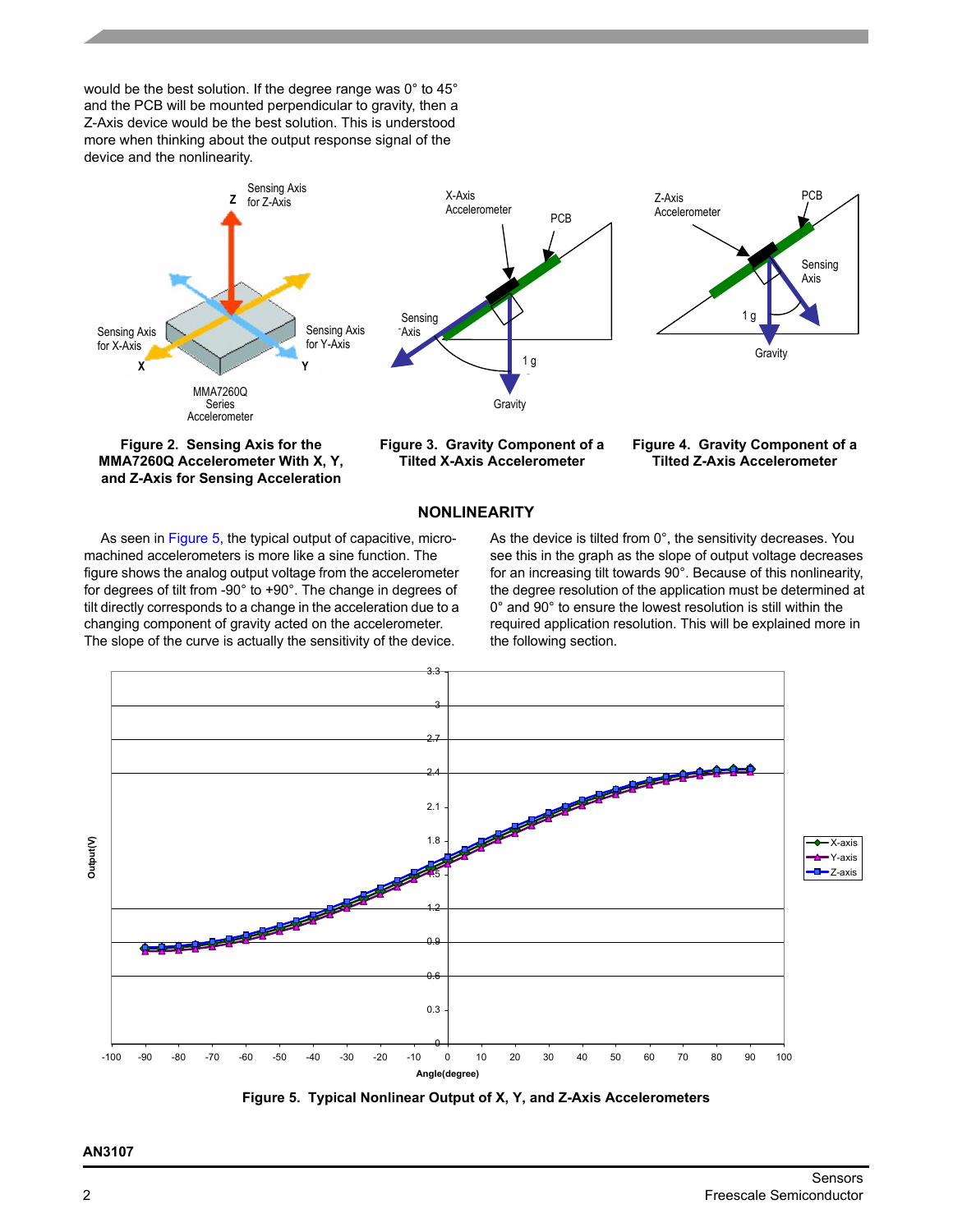# **CALCULATING DEGREE OF TILT**

In order to determine the angle of tilt, θ, the A/D values from the accelerometer are sampled by the ADC channel on the microcontroller. The acceleration is compared to the zero g offset to determine if it is a positive or negative acceleration, e.g., if value is greater than the offset then the acceleration is seeing a positive acceleration, so the offset is subtracted from the value and the resulting value is then used with a lookup table to determine the corresponding degree of tilt (See [Table1](#page-4-0) for a typical 8-bit lookup table), or the value is passed to a tilt algorithm. If the acceleration is negative, then the value is subtracted from the offset to determine the amount of negative acceleration and then passed to the lookup table or algorithm. One solution can measure 0° to 90° of tilt with a single axis accelerometer, or another solution can measure 360° of tilt with two axis configuration (XY, X and Z), or a single axis configuration (e.g. X or Z), where values in two directions are converted to degrees and compared to determine the quadrant that they are in. A tilt solution can be solved by either implementing an arccosine function, an arcsine function, or a look-up table depending on the power of the microcontroller and the accuracy required by the application. For simplicity, we will use the equation:  $θ = arcsin(x)$ . The arcsin(y) can determine the range from 0° to 180°, but it cannot discriminate the angles in range from  $0^\circ$  to 360°, e.g. arcsin(45°) = arcsin(135º). However, the sign of x and y can be used to determine which quadrant the angle is in. By this means, we can calculate the angle  $β$  in one quadrant  $(0-90°)$  using  $arcsin(y)$  and then determine  $\theta$  in the determined quadrant.



**Figure 6. The Quadrants of a 360 Degree Rotation**



**Figure 7. An Example of Tilt in the First Quadrant**

[1] 
$$
V_{\text{OUT}} = V_{\text{OFFSET}} + \left(\frac{\Delta V}{\Delta g} \times 1.0 g \times \sin \theta\right)
$$

where:  $V_{\text{OUT}}$  = Accelerometer Output in Volts  $V_{\text{OFF}}$  = Accelerometer 0g Offset ∆V/∆g = Sensitivity  $1g =$  Earth's Gravity  $\theta$  = Angle of Tilt

Solving for the angle:

$$
[2] \quad \theta = \arcsin\left(\frac{V_{\text{OUT}} - V_{\text{OFFSET}}}{\frac{\Delta V}{\Delta g}}\right)
$$

This equation can be used with the MMA6260Q as an example:

$$
V_{\text{OUT}} = 1650 \text{mV} + 800 \text{mV} \times \sin \theta
$$

Where the angle can be solved by

$$
\theta = \arcsin\left(\frac{V_{\text{OUT}} - 1650 \text{mV}}{800 \text{mV/g}}\right)
$$

From this equation, you can see that at 0° the accelerometer output voltage would be 1650mV and at 90° the accelerometer output would be 2450mV.

#### **INTERFACING TO ADC**

#### An 8-Bit ADC

An 8-bit ADC cuts 3.3V supply into 255 steps of 12.9mV for each step. Therefore, by taking one ADC reading of the MMA6260Q at 0g (0°of tilt for an x-axis device) and 1g (90° of tilt for an x-axis device), would result in the following:

- $0^{\circ}$ : 1650mV + 12.9mV = 1662.9mV, which is 0.92° resolution
- 90°: 2450mV+ 12.9mV = 2462.9mV,

which is 6.51° resolution

Due to the nonlinearity discussed earlier, you will see that the accelerometer is most sensitive when the sensing axis is closer to 0°, and less sensitive when closer to 90°. Therefore, the system provides a 0.92 degree resolution at the highest sensitivity point (0 degrees), and a 6.51 degree resolution at the lowest sensitivity point (90°).

## A 10-Bit ADC

A 10-bit ADC cuts 3.3V supply into 1023 steps of 3.2mV for each step. Therefore, by taking one ADC reading of the MMA6260Q again at 0g (0° of tilt for an x-axis device), would now result in the following:

- $0^{\circ}$ : 1650mV + 3.2mV = 1653.2mV
- 90° 2450mV + 3.2mV = 2453.2mV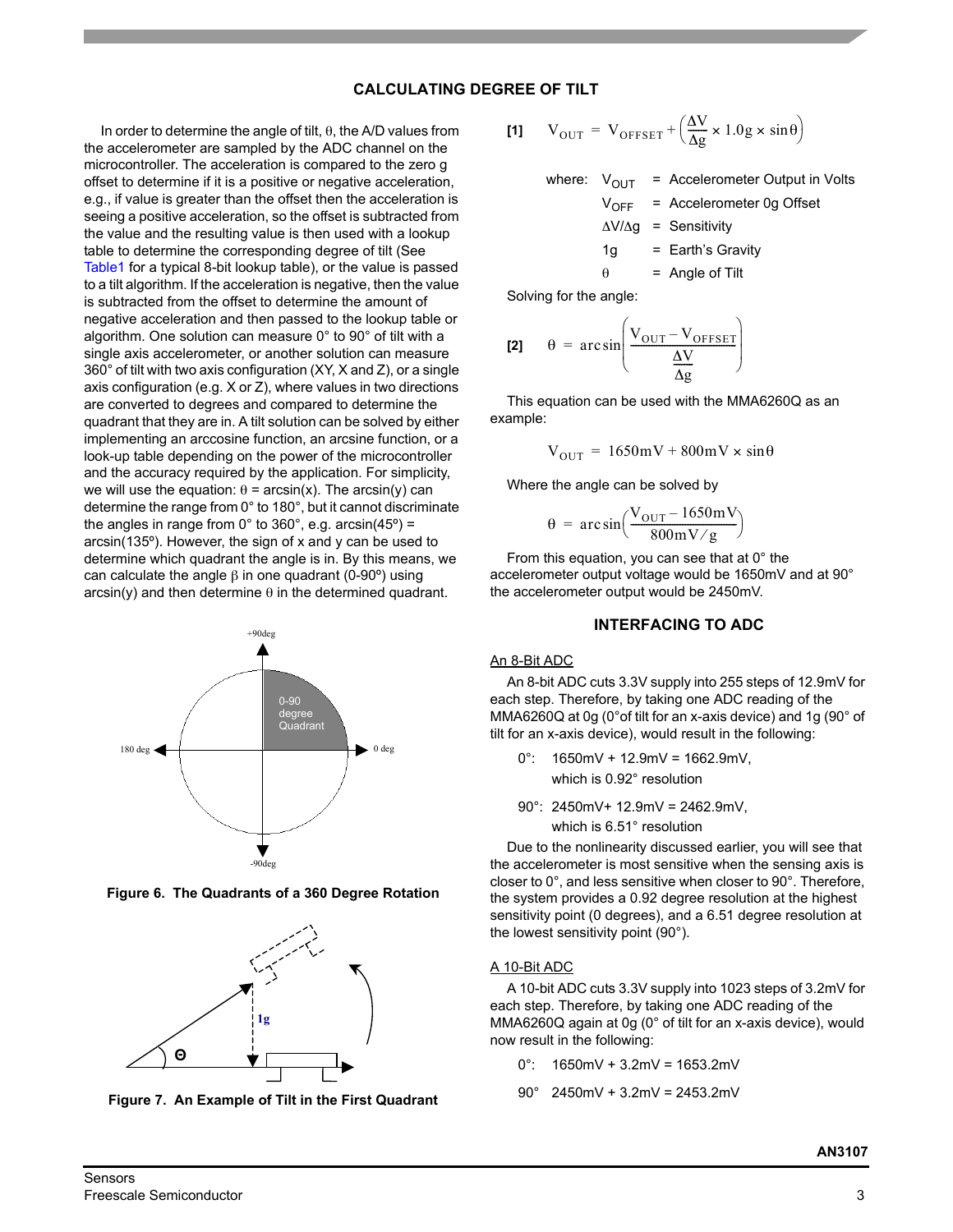This results in a 0.229 degree resolution at the highest sensitivity point (0°) and a 3.26 degree resolution at the lowest sensitivity point (90°).

#### A 12-Bit ADC

A 12-bit ADC cuts 3.3V supply into 4095 steps of 0.8mV for each step. Therefore, by taking one ADC reading of the MMA6260Q again at 0g (0° of tilt for an x-axis device), would now result in the following:

- $0^{\circ}$ : 1650mV + 0.8mV = 1650.8mV
- 90°: 2450mV + 0.8mV = 2450.8mV

This results in a 0.057 degree resolution at the highest sensitivity point (0°) and 1.63 degree resolution at the lowest sensitivity point (90°). However, for 0.8mV changes, the noise factor becomes the factor to consider during design. How much noise the system has will depend on how much resolution you can get with a higher bit count.

# **TILT APPLICATIONS**

There are many applications where tilt measurements are required or will enhance its functionality. In the cell phone market and handheld electronics market, tilt applications can be used for controlling menu options, e-compass compensation, image rotation, or function selection in response to different tilt measurements. In the medical markets, tilt is used for making blood pressure monitors more accurate. They can also be used for feedback for tilting hospital beds or chairs. A tilt controller can also be used for an easier way to control this type of equipment. Accelerometers for tilt measurements can also be designed into a multitude of products, such as game controllers, virtual reality input devices, HDD portable products, computer mouse, cameras, projectors, washing machines, and personal navigation systems.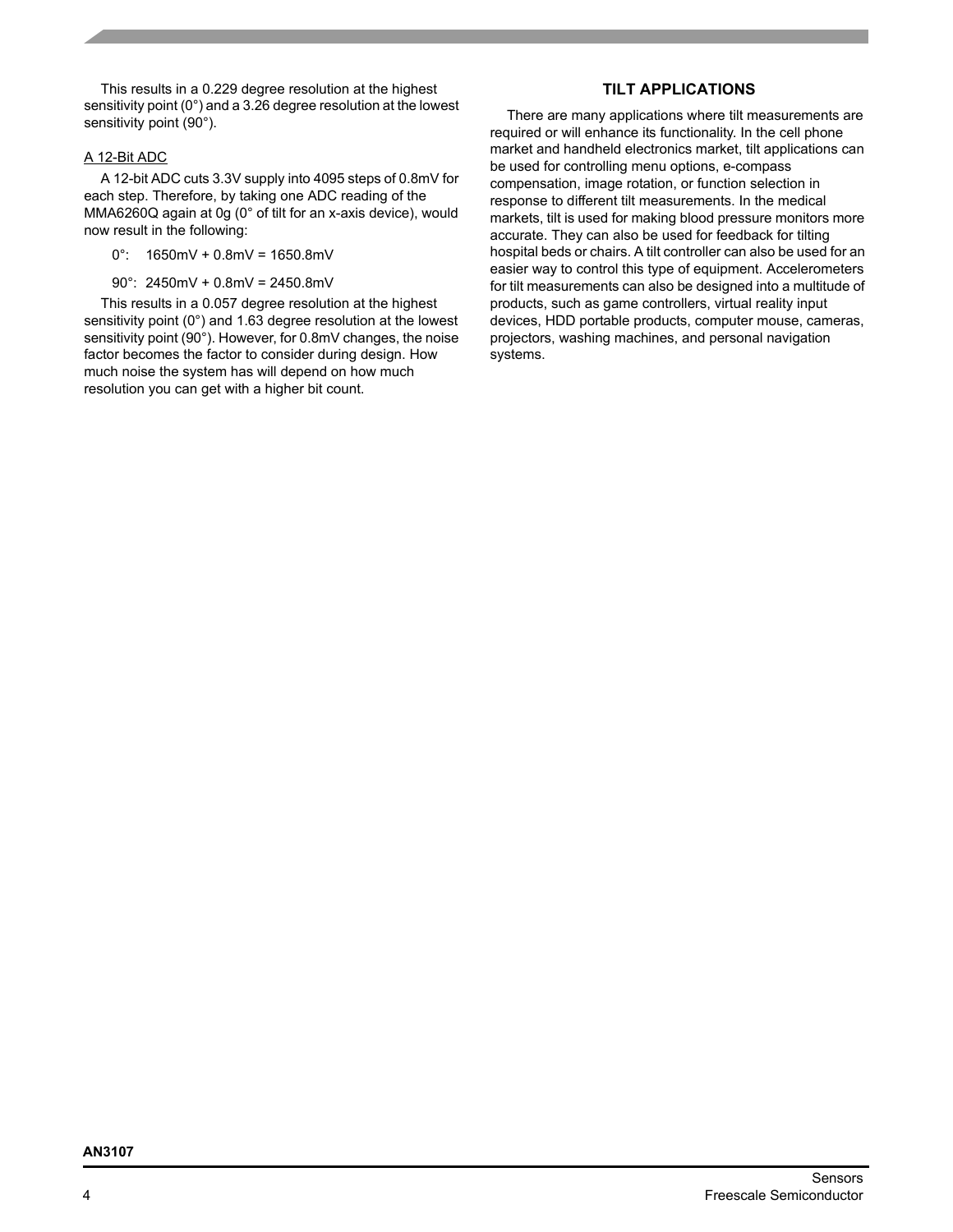<span id="page-4-0"></span>

|                           |                                     |         |          |        |                           | <b>READY TO DIT LOOKED TODIO TOT DOCUMENTING DOGLOO OF THE</b> |      |         |                |
|---------------------------|-------------------------------------|---------|----------|--------|---------------------------|----------------------------------------------------------------|------|---------|----------------|
| <b>ADC</b><br><b>Bits</b> | <b>Calculated</b><br><b>Voltage</b> | g       | arcsine  | arccos | <b>ADC</b><br><b>Bits</b> | <b>Calculated</b><br><b>Voltage</b>                            | g    | arcsine | arcco          |
| 66                        | $-0.80$                             | $-1.00$ | $-87.47$ | 177.47 | 129                       | 0.01                                                           | 0.02 | 0.92    | 89.08          |
| 67                        | -0.79                               | -0.98   | -79.39   | 169.39 | 130                       | 0.03                                                           | 0.03 | 1.85    | 88.1           |
| 68                        | $-0.77$                             | $-0.97$ | $-75.19$ | 165.19 | 131                       | 0.04                                                           | 0.05 | 2.77    | 87.23          |
| 69                        | $-0.76$                             | $-0.95$ | $-71.93$ | 161.93 | 132                       | 0.05                                                           | 0.06 | 3.70    | 86.30          |
| 70                        | $-0.75$                             | $-0.93$ | $-69.16$ | 159.16 | 133                       | 0.06                                                           | 0.08 | 4.62    | 85.38          |
| 71                        | $-0.73$                             | -0.92   | $-66.70$ | 156.70 | 134                       | 0.08                                                           | 0.10 | 5.55    | 84.4           |
| 72                        | $-0.72$                             | $-0.90$ | $-64.47$ | 154.47 | 135                       | 0.09                                                           | 0.11 | 6.48    | 83.52          |
| 73                        | $-0.71$                             | $-0.89$ | $-62.40$ | 152.40 | 136                       | 0.10                                                           | 0.13 | 7.41    | 82.5           |
| 74                        | $-0.70$                             | $-0.87$ | $-60.47$ | 150.47 | 137                       | 0.12                                                           | 0.15 | 8.34    | 81.66          |
| 75                        | $-0.68$                             | $-0.85$ | $-58.65$ | 148.65 | 138                       | 0.13                                                           | 0.16 | 9.27    | 80.73          |
| 76                        | $-0.67$                             | $-0.84$ | $-56.92$ | 146.92 | 139                       | 0.14                                                           | 0.18 | 10.21   | 79.79          |
| 77                        |                                     |         | $-55.26$ |        |                           |                                                                | 0.19 | 11.15   | 78.85          |
|                           | $-0.66$                             | $-0.82$ |          | 145.26 | 140                       | 0.15                                                           |      |         |                |
| 78                        | $-0.64$                             | $-0.81$ | $-53.67$ | 143.67 | 141                       | 0.17                                                           | 0.21 | 12.09   | $77.9^{\circ}$ |
| 79                        | $-0.63$                             | $-0.79$ | $-52.14$ | 142.14 | 142                       | 0.18                                                           | 0.23 | 13.04   | 76.96          |
| 80                        | $-0.62$                             | $-0.77$ | $-50.66$ | 140.66 | 143                       | 0.19                                                           | 0.24 | 13.99   | $76.0^{\circ}$ |
| 81                        | $-0.61$                             | $-0.76$ | $-49.23$ | 139.23 | 144                       | 0.21                                                           | 0.26 | 14.94   | 75.0           |
| 82                        | $-0.59$                             | $-0.74$ | $-47.83$ | 137.83 | 145                       | 0.22                                                           | 0.27 | 15.90   | 74.10          |
| 83                        | $-0.58$                             | $-0.73$ | $-46.48$ | 136.48 | 146                       | 0.23                                                           | 0.29 | 16.86   | 73.14          |
| 84                        | $-0.57$                             | $-0.71$ | $-45.15$ | 135.15 | 147                       | 0.24                                                           | 0.31 | 17.83   | 72.1           |
| 85                        | $-0.55$                             | $-0.69$ | $-43.86$ | 133.86 | 148                       | 0.26                                                           | 0.32 | 18.80   | 71.20          |
| 86                        | $-0.54$                             | $-0.68$ | $-42.59$ | 132.59 | 149                       | 0.27                                                           | 0.34 | 19.78   | 70.22          |
| 87                        | $-0.53$                             | $-0.66$ | $-41.35$ | 131.35 | 150                       | 0.28                                                           | 0.35 | 20.76   | 69.24          |
| 88                        | $-0.52$                             | $-0.64$ | $-40.13$ | 130.13 | 151                       | 0.30                                                           | 0.37 | 21.75   | 68.2           |
| 89                        | $-0.50$                             | $-0.63$ | $-38.93$ | 128.93 | 152                       | 0.31                                                           | 0.39 | 22.75   | 67.25          |
| 90                        | $-0.49$                             | $-0.61$ | $-37.76$ | 127.76 | 153                       | 0.32                                                           | 0.40 | 23.76   | 66.24          |
| 91                        | $-0.48$                             | $-0.60$ | $-36.60$ | 126.60 | 154                       | 0.34                                                           | 0.42 | 24.77   | 65.23          |
| 92                        | $-0.46$                             | $-0.58$ | $-35.46$ | 125.46 | 155                       | 0.35                                                           | 0.44 | 25.79   | $64.2^{\circ}$ |
| 93                        | $-0.45$                             | $-0.56$ | $-34.33$ | 124.33 | 156                       | 0.36                                                           | 0.45 | 26.82   | 63.18          |
| 94                        | $-0.44$                             | $-0.55$ | $-33.22$ | 123.22 | 157                       | 0.37                                                           | 0.47 | 27.86   | 62.14          |
| 95                        | $-0.43$                             | $-0.53$ | $-32.12$ | 122.12 | 158                       | 0.39                                                           | 0.48 | 28.91   | 61.09          |
| 96                        | $-0.41$                             | $-0.52$ | $-31.04$ | 121.04 | 159                       | 0.40                                                           | 0.50 | 29.97   | 60.03          |
| 97                        | $-0.40$                             |         | $-29.97$ | 119.97 | 160                       | 0.41                                                           | 0.52 | 31.04   | 58.96          |
|                           |                                     | $-0.50$ |          |        |                           |                                                                |      |         |                |
| 98                        | $-0.39$                             | $-0.48$ | $-28.91$ | 118.91 | 161                       | 0.43                                                           | 0.53 | 32.12   | 57.88          |
| 99                        | $-0.37$                             | $-0.47$ | $-27.86$ | 117.86 | 162                       | 0.44                                                           | 0.55 | 33.22   | 56.78          |
| 100                       | $-0.36$                             | $-0.45$ | $-26.82$ | 116.82 | 163                       | 0.45                                                           | 0.56 | 34.33   | 55.67          |
| 101                       | $-0.35$                             | $-0.44$ | $-25.79$ | 115.79 | 164                       | 0.46                                                           | 0.58 | 35.46   | 54.54          |
| 102                       | $-0.34$                             | $-0.42$ | $-24.77$ | 114.77 | 165                       | 0.48                                                           | 0.60 | 36.60   | 53.40          |
| 103                       | $-0.32$                             | $-0.40$ | $-23.76$ | 113.76 | 166                       | 0.49                                                           | 0.61 | 37.76   | 52.24          |
| 104                       | $-0.31$                             | $-0.39$ | $-22.75$ | 112.75 | 167                       | 0.50                                                           | 0.63 | 38.93   | 51.0           |
| 105                       | $-0.30$                             | $-0.37$ | $-21.75$ | 111.75 | 168                       | 0.52                                                           | 0.64 | 40.13   | 49.8           |
| 106                       | $-0.28$                             | $-0.35$ | $-20.76$ | 110.76 | 169                       | 0.53                                                           | 0.66 | 41.35   | 48.6           |
| 107                       | $-0.27$                             | $-0.34$ | $-19.78$ | 109.78 | 170                       | 0.54                                                           | 0.68 | 42.59   | $47.4^{\circ}$ |
| 108                       | $-0.26$                             | $-0.32$ | $-18.80$ | 108.80 | 171                       | 0.55                                                           | 0.69 | 43.86   | 46.14          |
| 109                       | $-0.24$                             | -0.31   | -17.83   | 107.83 | 172.                      | U.57                                                           | 0.71 | 45.15   | 44.8           |
| 110                       | $-0.23$                             | $-0.29$ | $-16.86$ | 106.86 | 173                       | 0.58                                                           | 0.73 | 46.48   | 43.52          |
| 111                       | $-0.22$                             | $-0.27$ | $-15.90$ | 105.90 | 174                       | 0.59                                                           | 0.74 | 47.83   | 42.1           |
| 112                       | $-0.21$                             | $-0.26$ | $-14.94$ | 104.94 | 175                       | 0.61                                                           | 0.76 | 49.23   | 40.77          |
| 113                       | $-0.19$                             | $-0.24$ | $-13.99$ | 103.99 | 176                       | 0.62                                                           | 0.77 | 50.66   | 39.34          |
| 114                       | $-0.18$                             | $-0.23$ | $-13.04$ | 103.04 | 177                       | 0.63                                                           | 0.79 | 52.14   | 37.86          |
| 115                       | $-0.17$                             | $-0.21$ | $-12.09$ | 102.09 | 178                       | 0.64                                                           | 0.81 | 53.67   | 36.33          |
| 116                       | $-0.15$                             | $-0.19$ | $-11.15$ | 101.15 | 179                       | 0.66                                                           | 0.82 | 55.26   | 34.74          |
| 117                       | $-0.14$                             | $-0.18$ | $-10.21$ | 100.21 | 180                       | 0.67                                                           | 0.84 | 56.92   | 33.08          |
| 118                       | $-0.13$                             | $-0.16$ | $-9.27$  | 99.27  | 181                       | 0.68                                                           | 0.85 | 58.65   | 31.35          |
| 119                       | $-0.12$                             | $-0.15$ | -8.34    | 98.34  | 182                       | 0.70                                                           | 0.87 | 60.47   | 29.53          |
| 120                       | $-0.10$                             | $-0.13$ | $-7.41$  | 97.41  | 183                       | 0.71                                                           | 0.89 | 62.40   | 27.60          |
| 121                       | $-0.09$                             | $-0.11$ | $-6.48$  | 96.48  | 184                       | 0.72                                                           | 0.90 | 64.47   | 25.53          |
| 122                       |                                     |         |          |        |                           |                                                                |      |         |                |
|                           | $-0.08$                             | $-0.10$ | $-5.55$  | 95.55  | 185                       | 0.73                                                           | 0.92 | 66.70   | 23.30          |
| 123                       | $-0.06$                             | $-0.08$ | $-4.62$  | 94.62  | 186                       | 0.75                                                           | 0.93 | 69.16   | 20.84          |
| 124                       | $-0.05$                             | $-0.06$ | $-3.70$  | 93.70  | 187                       | 0.76                                                           | 0.95 | 71.93   | 18.07          |
| 125                       | $-0.04$                             | $-0.05$ | -2.77    | 92.77  | 188                       | 0.77                                                           | 0.97 | 75.19   | $14.8^{\circ}$ |
| 126                       | $-0.03$                             | $-0.03$ | $-1.85$  | 91.85  | 189                       | 0.79                                                           | 0.98 | 79.39   | $10.6^{\circ}$ |
| 127                       | $-0.01$                             | $-0.02$ | $-0.92$  | 90.92  | 190                       | 0.80                                                           | 1.00 | 87.47   | 2.53           |
| 128                       | 0.00                                | 0.00    | 0.00     | 90.00  |                           |                                                                |      |         |                |

| Table 1. 8-Bit Lookup Table for Determining Degree of Tilt |  |  |  |  |  |  |
|------------------------------------------------------------|--|--|--|--|--|--|
|------------------------------------------------------------|--|--|--|--|--|--|

| <b>ADC</b><br>Bits | <b>Calculated</b><br><b>Voltage</b> | g               | arcsine         | arccos           | <b>ADC</b><br><b>Bits</b> | <b>Calculated</b><br>Voltage | $\boldsymbol{g}$ | arcsine | arccos |
|--------------------|-------------------------------------|-----------------|-----------------|------------------|---------------------------|------------------------------|------------------|---------|--------|
| 66                 | $-0.80$                             | $-1.00$         | $-87.47$        | 177.47           | 129                       | 0.01                         | 0.02             | 0.92    | 89.08  |
| 67                 | -0.79                               | $-0.98$         | -79.39          | 169.39           | 130                       | 0.03                         | 0.03             | 1.85    | 88.15  |
| 68                 | $-0.77$                             | $-0.97$         | $-75.19$        | 165.19           | 131                       | 0.04                         | 0.05             | 2.77    | 87.23  |
| 69                 | -0.76                               | -0.95           | -71.93          | 161.93           | 132                       | 0.05                         | 0.06             | 3.70    | 86.30  |
| 70                 | $-0.75$                             | $-0.93$         | $-69.16$        | 159.16           | 133                       | 0.06                         | 0.08             | 4.62    | 85.38  |
| 71                 | -0.73                               | $-0.92$         | -66.70          | 156.70           | 134                       | 0.08                         | 0.10             | 5.55    | 84.45  |
| 72                 | $-0.72$                             | $-0.90$         | $-64.47$        | 154.47           | 135                       | 0.09                         | 0.11             | 6.48    | 83.52  |
| 73                 | $-0.71$                             | $-0.89$         | $-62.40$        | 152.40           | 136                       | 0.10                         | 0.13             | 7.41    | 82.59  |
| 74                 | $-0.70$                             | $-0.87$         | $-60.47$        | 150.47           | 137                       | 0.12                         | 0.15             | 8.34    | 81.66  |
|                    | $-0.68$                             | $-0.85$         | $-58.65$        |                  | 138                       | 0.13                         | 0.16             | 9.27    | 80.73  |
| 75<br>76           | $-0.67$                             | $-0.84$         | $-56.92$        | 148.65<br>146.92 | 139                       | 0.14                         | 0.18             |         | 79.79  |
|                    |                                     |                 |                 |                  |                           |                              |                  | 10.21   |        |
| 77                 | $-0.66$                             | $-0.82$         | $-55.26$        | 145.26<br>143.67 | 140                       | 0.15                         | 0.19             | 11.15   | 78.85  |
| 78                 | $-0.64$                             | $-0.81$         | $-53.67$        |                  | 141                       | 0.17                         | 0.21             | 12.09   | 77.91  |
| 79                 | $-0.63$                             | $-0.79$         | -52.14          | 142.14           | 142                       | 0.18                         | 0.23             | 13.04   | 76.96  |
| 80                 | $-0.62$                             | $-0.77$         | $-50.66$        | 140.66           | 143                       | 0.19                         | 0.24             | 13.99   | 76.01  |
| 81                 | $-0.61$                             | $-0.76$         | -49.23          | 139.23           | 144                       | 0.21                         | 0.26             | 14.94   | 75.06  |
| 82                 | $-0.59$                             | $-0.74$         | -47.83          | 137.83           | 145                       | 0.22                         | 0.27             | 15.90   | 74.10  |
| 83                 | $-0.58$                             | $-0.73$         | -46.48          | 136.48           | 146                       | 0.23                         | 0.29             | 16.86   | 73.14  |
| 84                 | $-0.57$                             | $-0.71$         | $-45.15$        | 135.15           | 147                       | 0.24                         | 0.31             | 17.83   | 72.17  |
| 85                 | $-0.55$                             | $-0.69$         | $-43.86$        | 133.86           | 148                       | 0.26                         | 0.32             | 18.80   | 71.20  |
| 86                 | $-0.54$                             | $-0.68$         | $-42.59$        | 132.59           | 149                       | 0.27                         | 0.34             | 19.78   | 70.22  |
| 87                 | $-0.53$                             | $-0.66$         | $-41.35$        | 131.35           | 150                       | 0.28                         | 0.35             | 20.76   | 69.24  |
| 88                 | $-0.52$                             | $-0.64$         | $-40.13$        | 130.13           | 151                       | 0.30                         | 0.37             | 21.75   | 68.25  |
| 89                 | $-0.50$                             | $-0.63$         | $-38.93$        | 128.93           | 152                       | 0.31                         | 0.39             | 22.75   | 67.25  |
| 90                 | $-0.49$                             | $-0.61$         | $-37.76$        | 127.76           | 153                       | 0.32                         | 0.40             | 23.76   | 66.24  |
| 91                 | $-0.48$                             | $-0.60$         | $-36.60$        | 126.60           | 154                       | 0.34                         | 0.42             | 24.77   | 65.23  |
| 92                 | $-0.46$                             | $-0.58$         | $-35.46$        | 125.46           | 155                       | 0.35                         | 0.44             | 25.79   | 64.21  |
| 93                 | $-0.45$                             | $-0.56$         | $-34.33$        | 124.33           | 156                       | 0.36                         | 0.45             | 26.82   | 63.18  |
| 94                 | $-0.44$                             | $-0.55$         | $-33.22$        | 123.22           | 157                       | 0.37                         | 0.47             | 27.86   | 62.14  |
| 95                 | $-0.43$                             | $-0.53$         | -32.12          | 122.12           | 158                       | 0.39                         | 0.48             | 28.91   | 61.09  |
| 96                 | $-0.41$                             | $-0.52$         | $-31.04$        | 121.04           | 159                       | 0.40                         | 0.50             | 29.97   | 60.03  |
| 97                 | $-0.40$                             | $-0.50$         | $-29.97$        | 119.97           | 160                       | 0.41                         | 0.52             | 31.04   | 58.96  |
| 98                 | $-0.39$                             | $-0.48$         | $-28.91$        | 118.91           | 161                       | 0.43                         | 0.53             | 32.12   | 57.88  |
| 99                 | $-0.37$                             | $-0.47$         | $-27.86$        | 117.86           | 162                       | 0.44                         | 0.55             | 33.22   | 56.78  |
| 100                | $-0.36$                             | $-0.45$         | $-26.82$        | 116.82           | 163                       | 0.45                         | 0.56             | 34.33   | 55.67  |
| 101                | $-0.35$                             | $-0.44$         | $-25.79$        | 115.79           | 164                       | 0.46                         | 0.58             | 35.46   | 54.54  |
| 102                | $-0.34$                             | $-0.42$         | $-24.77$        | 114.77           | 165                       | 0.48                         | 0.60             | 36.60   | 53.40  |
| 103                | $-0.32$                             | $-0.40$         | $-23.76$        | 113.76           | 166                       | 0.49                         | 0.61             | 37.76   | 52.24  |
| 104                | $-0.31$                             | $-0.39$         | $-22.75$        | 112.75           | 167                       | 0.50                         | 0.63             | 38.93   | 51.07  |
| 105                | $-0.30$                             | $-0.37$         | $-21.75$        | 111.75           | 168                       | 0.52                         | 0.64             | 40.13   | 49.87  |
| 106                | $-0.28$                             | $-0.35$         | $-20.76$        | 110.76           | 169                       | 0.53                         | 0.66             | 41.35   | 48.65  |
| 107                | $-0.27$                             | $-0.34$         | $-19.78$        | 109.78           | 170                       | 0.54                         | 0.68             | 42.59   | 47.41  |
| 108                | $-0.26$                             | $-0.32$         | $-18.80$        | 108.80           | 171                       | 0.55                         | 0.69             | 43.86   | 46.14  |
| 109                | -0.24                               | $-0.31$         | $-17.83$        | 107.83           | 172                       | 0.57                         | 0.71             | 45.15   | 44.85  |
| 110                | $-0.23$                             | $-0.29$         | $-16.86$        | 106.86           | 173                       | 0.58                         | 0.73             | 46.48   | 43.52  |
| 111                | $-0.22$                             | $-0.27$         | $-15.90$        | 105.90           | 174                       | 0.59                         | 0.74             | 47.83   | 42.17  |
| 112                | $-0.21$                             | $-0.26$         | $-14.94$        | 104.94           | 175                       | 0.61                         | 0.76             | 49.23   | 40.77  |
| 113                | $-0.19$                             | $-0.24$         | $-13.99$        | 103.99           | 176                       | 0.62                         | 0.77             | 50.66   | 39.34  |
| 114                | $-0.18$                             | $-0.23$         | $-13.04$        | 103.04           | 177                       | 0.63                         | 0.79             | 52.14   | 37.86  |
| 115                | $-0.17$                             | $-0.21$         | $-12.09$        | 102.09           | 178                       | 0.64                         | 0.81             | 53.67   | 36.33  |
| 116                | $-0.15$                             | $-0.19$         | $-11.15$        | 101.15           | 179                       | 0.66                         | 0.82             | 55.26   | 34.74  |
| 117                | $-0.14$                             | $-0.18$         | $-10.21$        | 100.21           | 180                       | 0.67                         | 0.84             | 56.92   | 33.08  |
| 118                | $-0.13$                             | $-0.16$         | $-9.27$         | 99.27            | 181                       | 0.68                         | 0.85             | 58.65   | 31.35  |
| 119                | $-0.12$                             | $-0.15$         | $-8.34$         | 98.34            | 182                       | 0.70                         | 0.87             | 60.47   | 29.53  |
| 120                | $-0.10$                             | $-0.13$         | $-7.41$         | 97.41            | 183                       | 0.71                         | 0.89             | 62.40   | 27.60  |
| 121                | $-0.09$                             | -0.11           | $-6.48$         | 96.48            | 184                       | 0.72                         | 0.90             | 64.47   | 25.53  |
| 122                | $-0.08$                             | $-0.10$         | $-5.55$         | 95.55            | 185                       | 0.73                         | 0.92             | 66.70   | 23.30  |
| 123                | $-0.06$                             | $-0.08$         | $-4.62$         | 94.62            | 186                       | 0.75                         | 0.93             | 69.16   | 20.84  |
| 124                | $-0.05$                             | $-0.06$         | $-3.70$         | 93.70            | 187                       | 0.76                         | 0.95             | 71.93   | 18.07  |
| 125                | $-0.04$                             | $-0.05$         | $-2.77$         | 92.77            | 188                       | 0.77                         | 0.97             | 75.19   | 14.81  |
| 126                | $-0.03$                             | $-0.03$         | $-1.85$         | 91.85            | 189                       | 0.79                         | 0.98             | 79.39   | 10.61  |
|                    |                                     |                 |                 |                  | 190                       |                              |                  |         |        |
| 127<br>128         | $-0.01$<br>n uu                     | $-0.02$<br>n uu | $-0.92$<br>0.00 | 90.92<br>90.00   |                           | 0.80                         | 1.00             | 87.47   | 2.53   |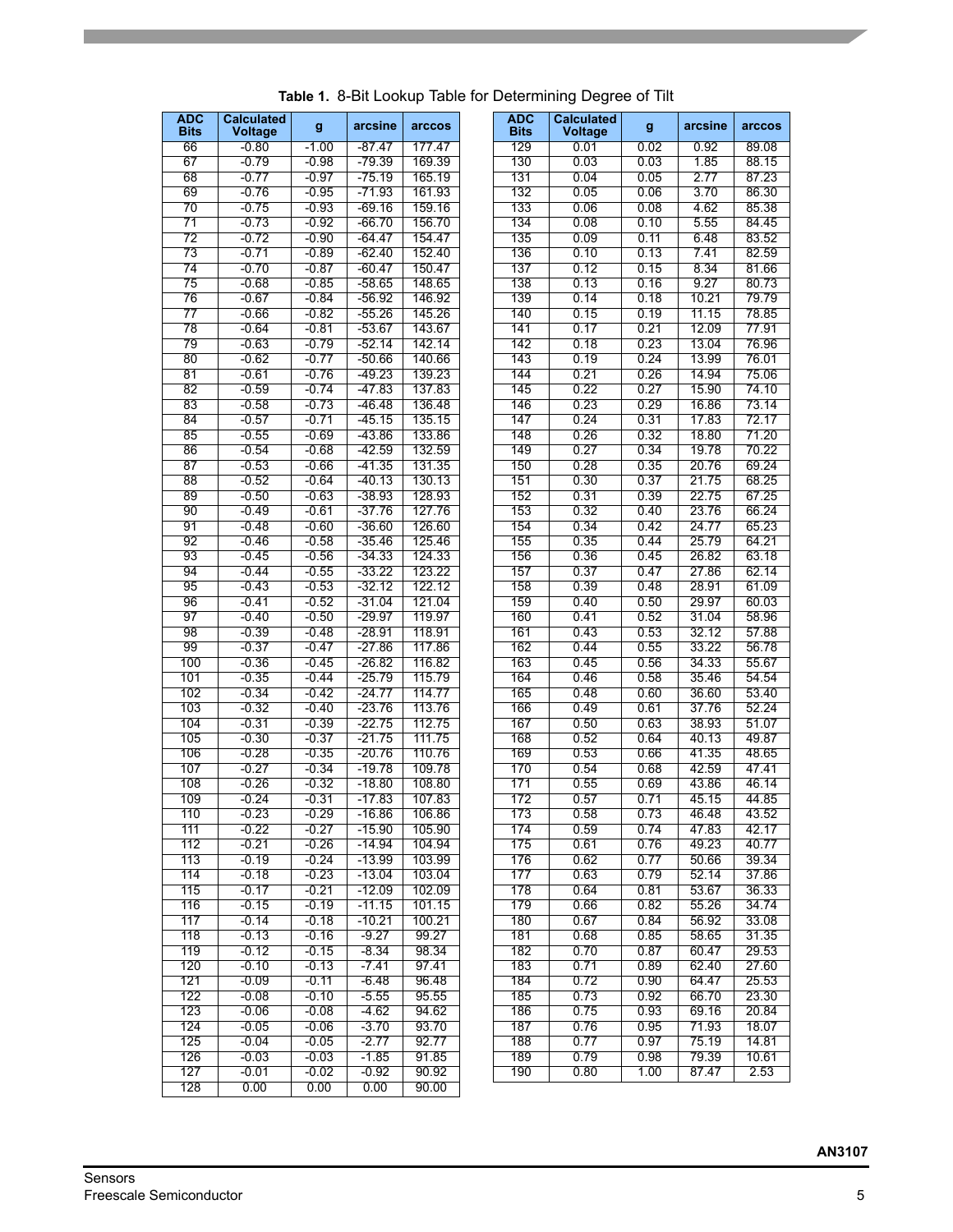**NOTES**

# **AN3107**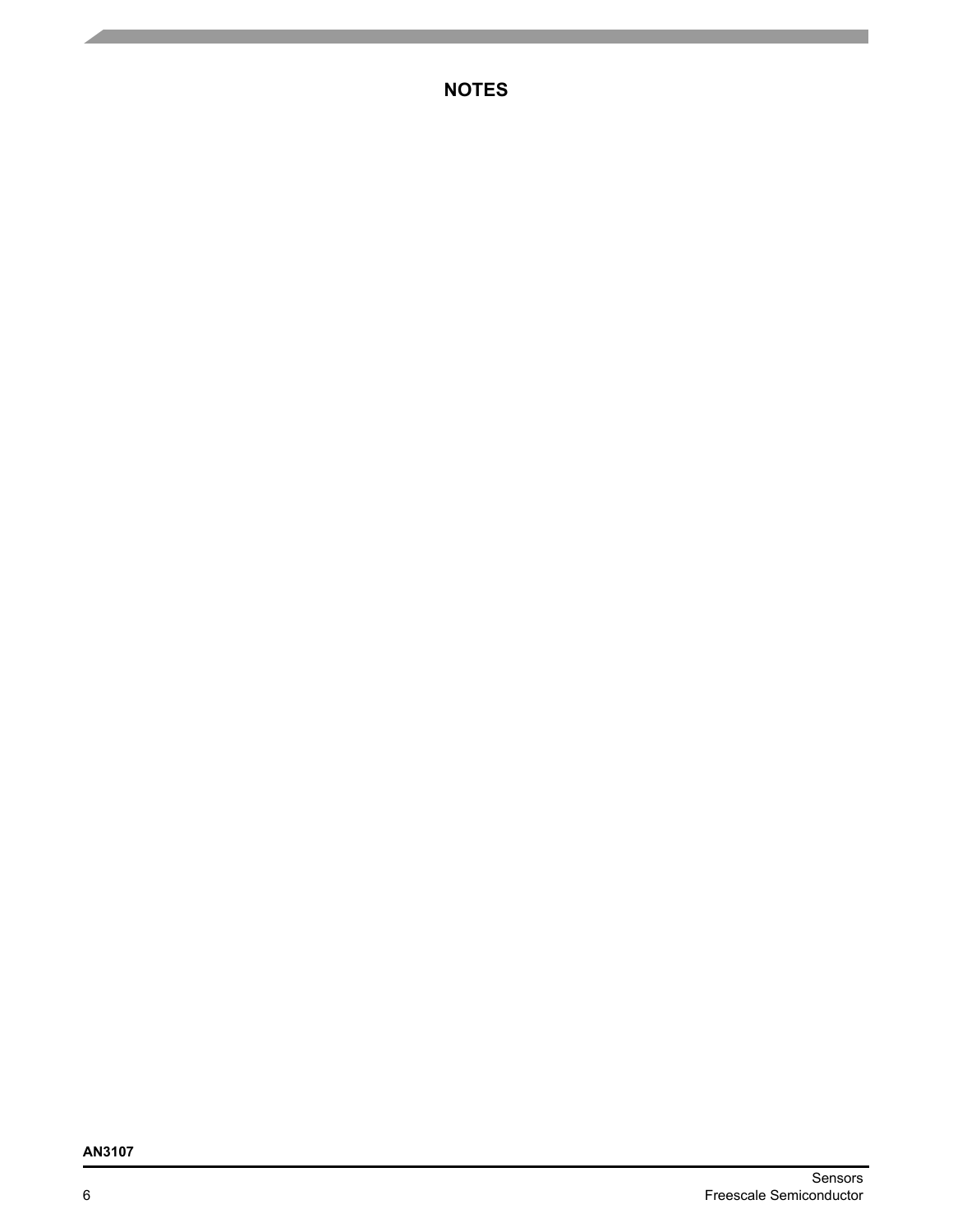**NOTES**